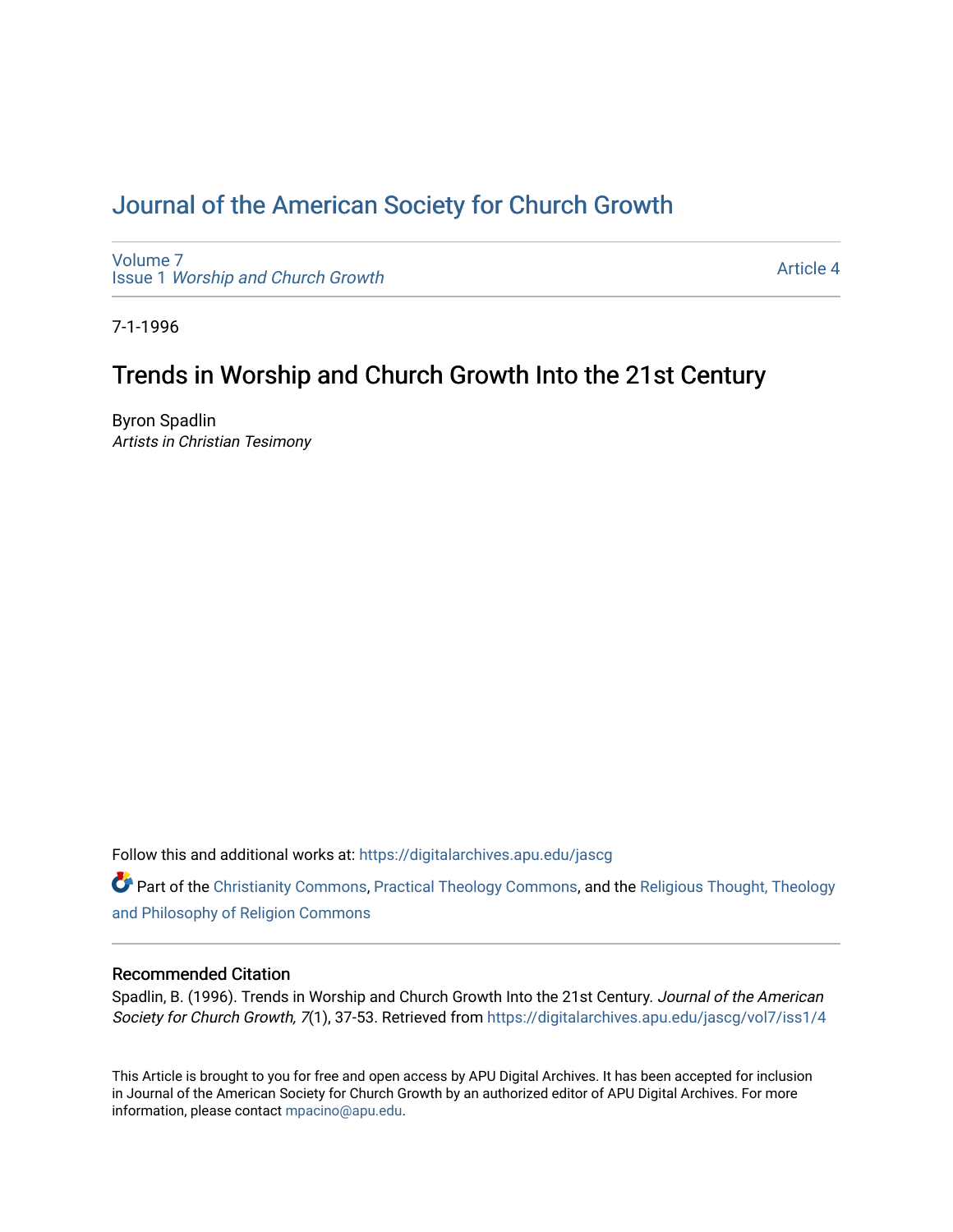## Trends in Worship and Church Growth Into the 21st Century

## Byron Spradlin

## Introduction

Had human kind "not" stumbled out of the Garden in disobedience, in this Age only one thing would grip God's heart for us. Worship.

Since we fell for a counterfeit Kingdom, and in judgment lost fellowship with Him, God's additional primary passion became His mission to reconcile us back to Himself through Christ.

We see God's passion for this Mission to win worshipers for Himself from every era, people and tongue from the front to the back of the Bible. On those same pages we are moved by God's desire that we be restored into fellowship with Him and His communion through worship.

Therefore, as we mature in the mind of Christ, we need to embrace more and more intentionally a passion to worship Him. As we do we will repeatedly be as overwhelmed in His presence as was Isaiah in his vision of Isaiah 6 or the Disciples on the Mount of Transfiguration.

So its with these things in mind that I come before you with a glimpse of what the Lord seems to be doing in worship around the world. Hopefully out of this short, and limited, perspective, you will be encouraged to draw closer to Him in worship, and do whatever you can to release the Body of Christ into His worship. As you do, I believe the Lord Himself, will not only be more glorified, but will use your efforts to win more worshipers to Himself until He comes again.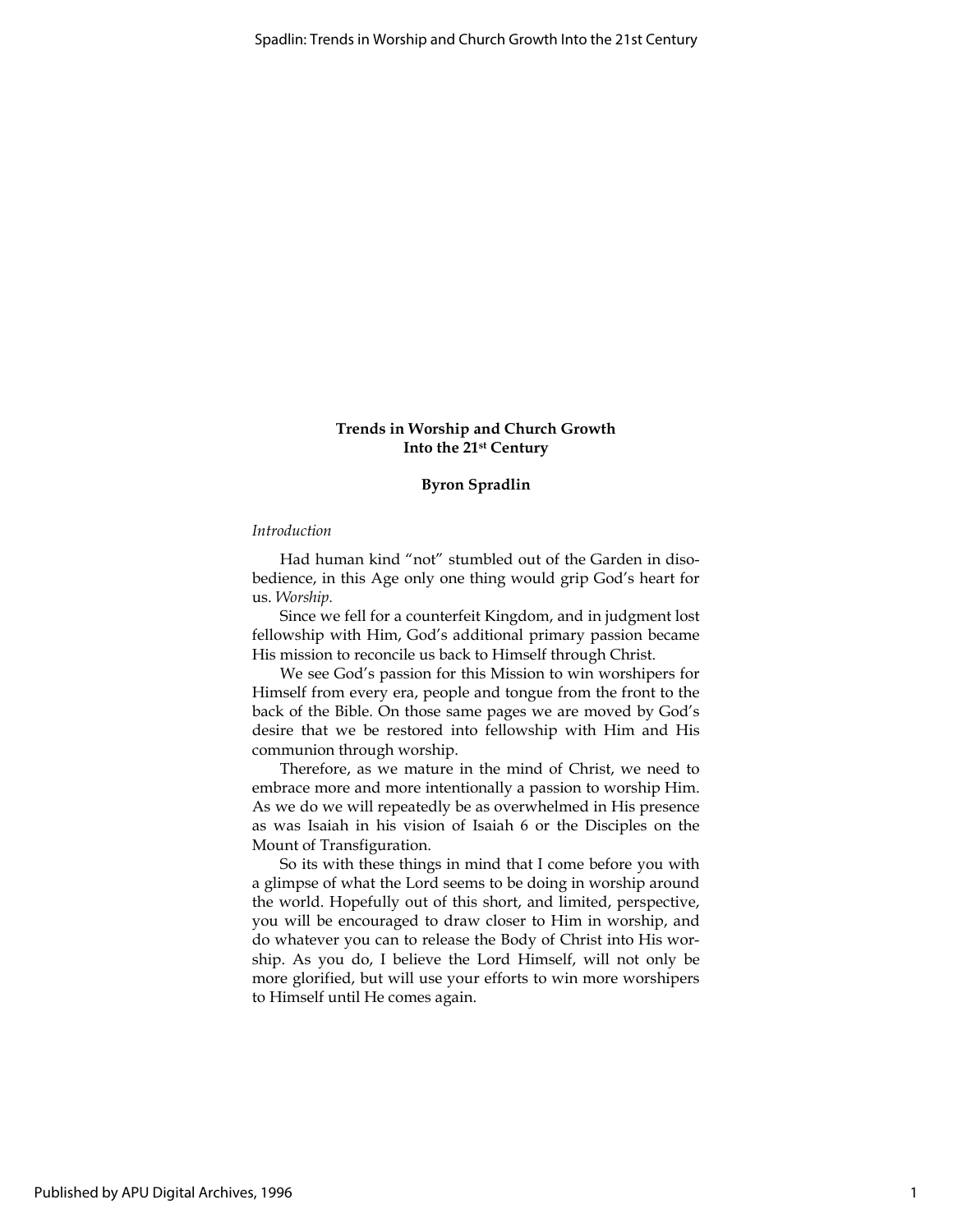### Major Trends

As I have traveled, in this country and in others talking to numerous Christian leaders, and observing a number of different congregations, denominations and contexts, I believe the following major broad stroke trends regarding worship I believe can be anticipated by the churches and Christian communities around the world. They are submitted in no special order, and are not necessarily inter-related. I'm suggesting no specific time table per se, and I do not think this is an exhaustive list at all. I do believe we're actually already seeing these trends emerging. I do believe those who tap into these trends, under the specific leadership of the Lord in your own unique context, will to some degree see increased church growth.

So let me suggest the following:

1. Controversy over worship styles will continue. Unfortunately this is the easiest trend to predict. It's easy to predict because history has so regularly repeated itself. People hate change. Believers in Jesus are no different. Jewish believers in Jesus of the first century didn't feel comfortable with Gentile Believers and probably vice versa.

When you move into the deeply emotion-bound arena of worship you even heighten the potential for controversy. Who was right? Calvin or Luther when it came to appropriate worship expression in the community of the saints? Was it Luther, who felt Catholic hymnody retooled with Biblical theology was wonderfully appropriate, not to mention effective? Or was it Calvin who, although a skilled musician on several instruments, was responsible for the dismantling of many pipe organs in Geneva and felt strongly that most appropriate worship expression had to do with singing the Psalms a cappella? I'd go with Luther on this one.

Whether you agree or disagree is not my point. The point is, the controversies will only get stronger. Why? Because the world is only getting smaller, values are changing faster and faster, and, people are drawing together in larger metro areas more and more. Those realities are a formula for controversy—even among the saints.

So get ready. You will not be able to avoid being drawn in.

2. Diversity of Worship styles will increase. Just take a look at any major metropolitan area. Cultural diversity is the issue of the day. For example my city, Nashville, has the largest current set-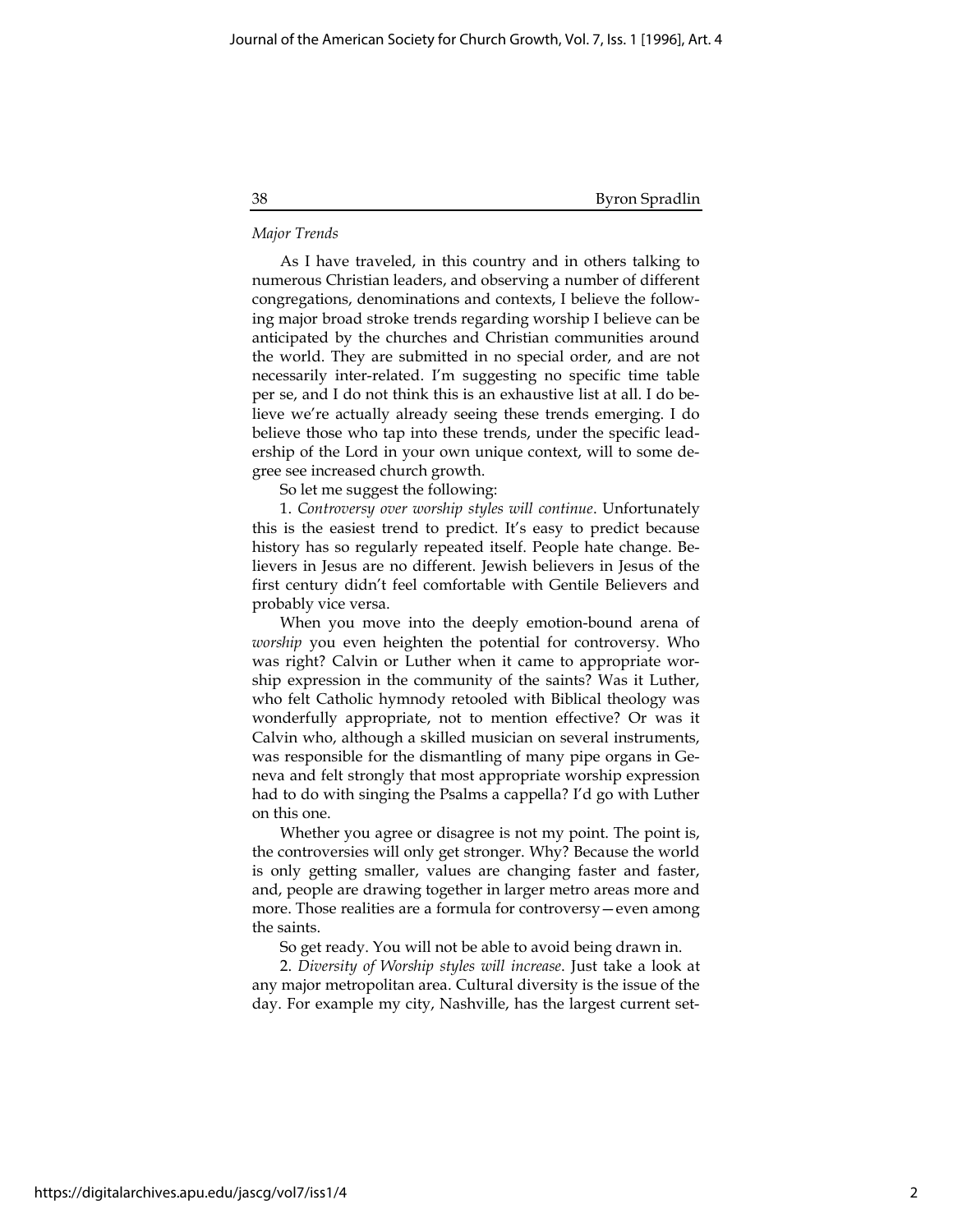tlement of Kurdish refugees in the USA. As some of them come to faith in the Lord Jesus, and they will, certainly there will be some assimilation into American culture. But the believers among these first generation immigrants will want to worship the Lord Jesus in terms and rituals, with language and symbols that feel Kurdish, not American.

I was the first musical coach for the Liberated Wailing Wall, the music evangelism ministry team of Jews for Jesus before there was a Jews for Jesus. I've chaired the Jews for Jesus Board of Directors since the beginning of the ministry. I've watched scores of Jewish people come to faith in Jesus. In the process I've watched them come alive when they first hear then learn to sing, Jewish sounding songs with New Testament texts, and dance to Jewish-Christian praise hymns at a Jewish-Christian wedding celebration while eating bagels, lox and cream cheese.

People want to celebrate their faith, confess their sins, meditate the awesome majesty of the true and living God of Scripture, take communion in ways and manners that are truly their ways and manners. These are not theological issues, at their core. These issues are cultural issues, much more akin to the Galation controversies and the discussions of the Apostles' Act 15 meetings.

What many call the 'contemporary praise choruses' of today, I call the indigenous hymnody of the Jesus Music; what I believe to be in some sense a mini-people movement of the late 60's and early 70's when there were few churches that would fully embrace these new believers coming from what some of us now call the Baby Boomer sub-culture group. So what were they to do?

They did what the Lord released them to do: draw together in affirming groups, wherein they were free to worship God and share their faith (to their friends and family members) in their own dialect and cultural style.

The role of worship in the formation of their Christian communities, not to mention how those worship settings played into the effectiveness of their evangelism, was critical to the way God moved the wind of His Spirit through the ranks of hundreds of thousands of youth.

Some will confuse this trend towards culturally diverse worship styles, thinking it is simply a move towards error. The concern of many with the "seeker sensitive" service is a manifestation of this confusion. I believe the move toward being "seeker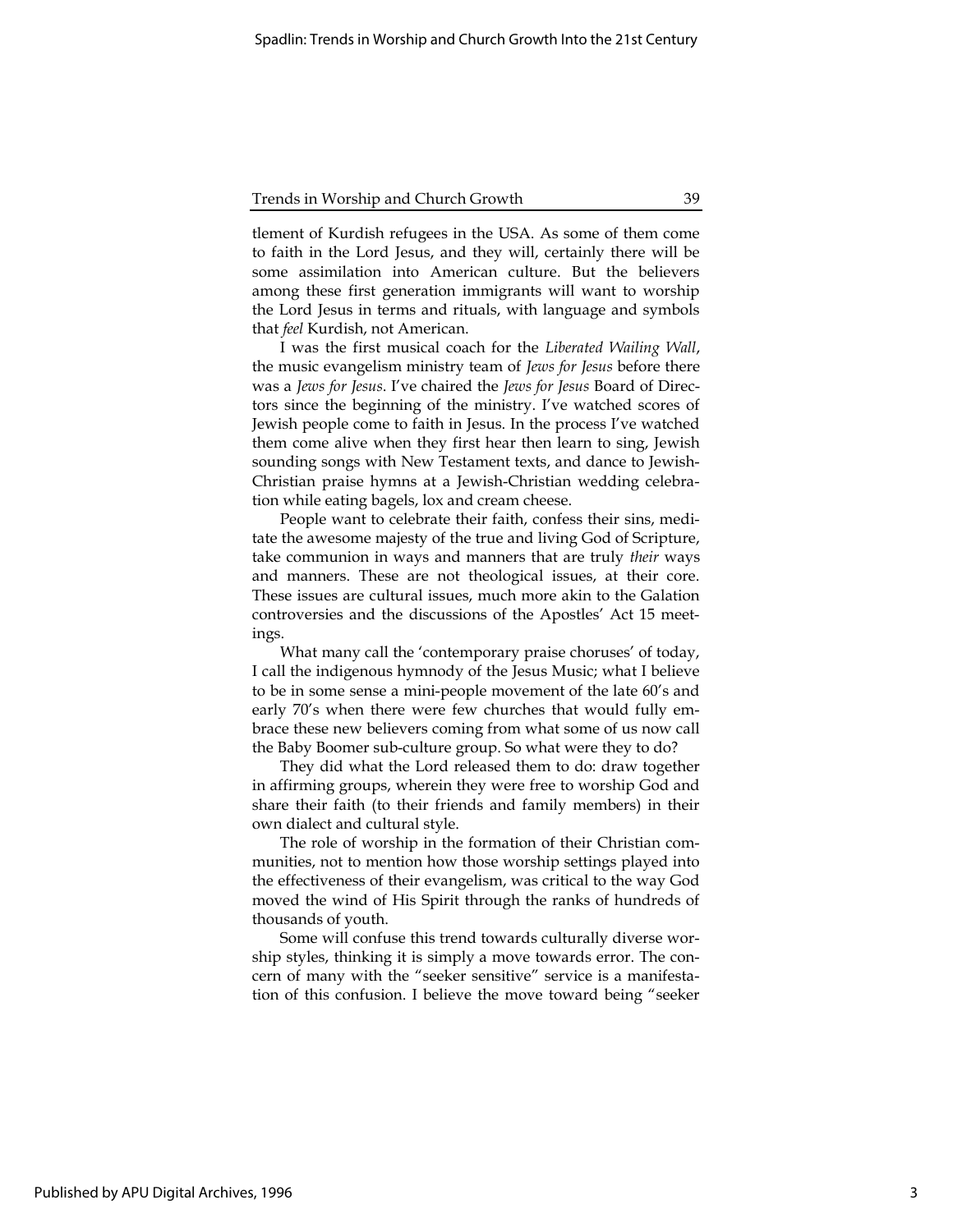sensitive" is simply a quest to discover worship that is more in line with the metaphors, rituals and symbols<sup>1</sup> with which a large segment of the current unchurched society is comfortable.

Others will overlook the reality that Westernism, as an accepted world norm, is still on the decline, while nationalism still seems to be on the rise. This is especially clear through some of the recent writings on the anticipated increasing influence, economically and otherwise, of Asian countries by futurist, John Naisbitt. Couple the economic world realities with the growth in numbers of non-anglo Christian missionaries, and we should be certain to see new and culturally divergent worship styles emerging. Korean-style praying, Hispanic worship celebration, and Jewish gospel music are but a few examples.

To my way of thinking, these issues are far less theological issues and much more issues of cross-cultural communication.

Rest assured: diversity of worship styles will increase—not only on this continent, but throughout the world.

3. Worship-based services will emerge and increase<sup>2</sup> in number and in denominational and non-denominational manifestations.

Let me say that a different way: As the church before the Reformation, could we say, was Eucharist-based (or 'Tablebased'), and as the Reformation Church became Word-based; so now we are seeing many more Western-style churches around the world gravitating toward a blending of the importance of both the Word and the Table, woven together in the context and environment of participative worship.

To some degree I believe this trend is a reflection of several generations of Western-media-exposed people wanting a more holistic and relational worship experience. From another angle I believe a) that many non-western Christians in many parts of the world have already been operating on this basis, and b) that this progression is part of a media generation seeking to find contexts, forms and rituals that have meaning for itself in worship. There are always theological concerns in any era related to these sorts of shifts. But as a trend, I see much good coming out of it.

4. Inter-denominational and Regional Cooperation in worship events will increase. We're already seeing this, for example with the large Christian festivals; in the USA there are a number of Contemporary Christian Music Festivals like Jesus Northwest. Somewhat known to us here in the USA is the Spring Harvest Festival every year in Great Britain. These sorts of inter-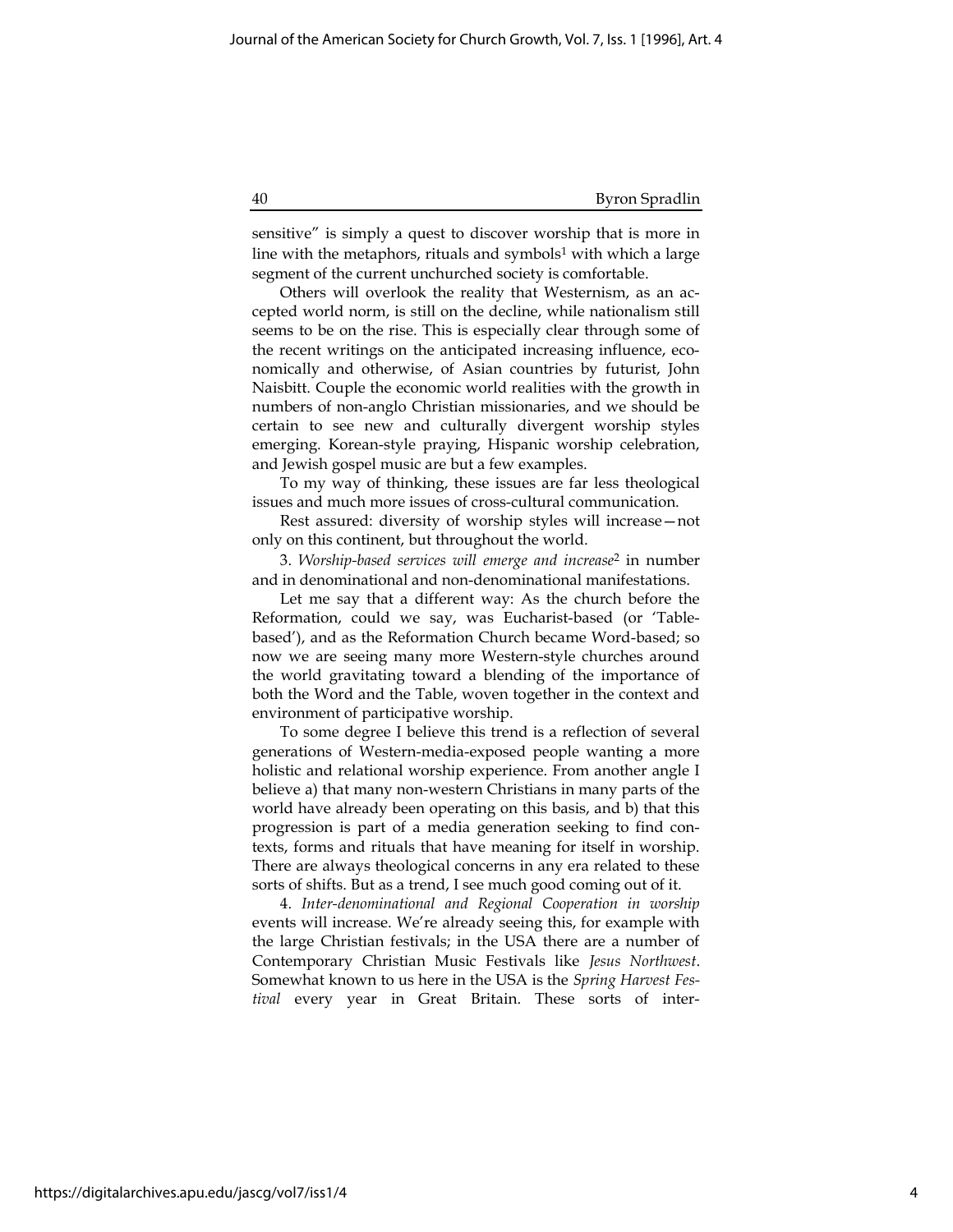denominational and regional events seem to be growing in popularity and in frequency.

In some ways the National Day of Prayer events in the USA is another example of this trend. And the UK-based March for Jesus Movement, which mobilized over one million worshipers in 1995 hitting the streets of their local communities world-wide on the same day, is just another example.

5. Worship seen as Evangelism is yet another trend beginning to make some real headway. March for Jesus is the brightest example of this trend. I've also quoted from Sally Morgenthaler's 1995 book, Worship Evangelism. And in some of the circles I touch, this notion is gaining much ground.

6. Evangelicals are experimenting with more formal liturgy and Orthodoxy. For some time a number of notable evangelicals have hung their coats in the narthex of the local Episcopal Church. There are some evangelicals these days investigating the hallways of the Orthodox Communion. We see some Protestant Evangelicals talking with Catholics, and even with leaders of some of the other ancient Christian church communities.

All this will lead to experimentation in hybrid worship settings. To be certain, it will be controversial. But never-the-less, it is an area that needs to noted.

These interactions are certain to bear in on questions raised out of the context of ministry among Muslims and other religious communities especially resistant to an evangelical commitment to more forthright gospel proclamation.

7. Technology will play an ever increasing role in our worship service. Already the computer chip and the Internet have revolutionized music and media production in the general market place. Synthesizers, taped music tracks, video and computer generated multi-media are quickly gaining access to many metro churches. I believe this will increase, even in more remote areas much like the transistor radio did earlier in the Century, or as the electronic organ did earlier in this Century

The reactions and the results will be mixed in these days, just as were the reactions and results were first controversial concerning the electric organ. I have a booklet in my own library written in the late 20's or early 30's ranting about the evils of this 'tool of the devil,' the electronic organ. Like any other technological innovation, it's more the context, and methods, and sensitivity of implementation that will make the difference. The same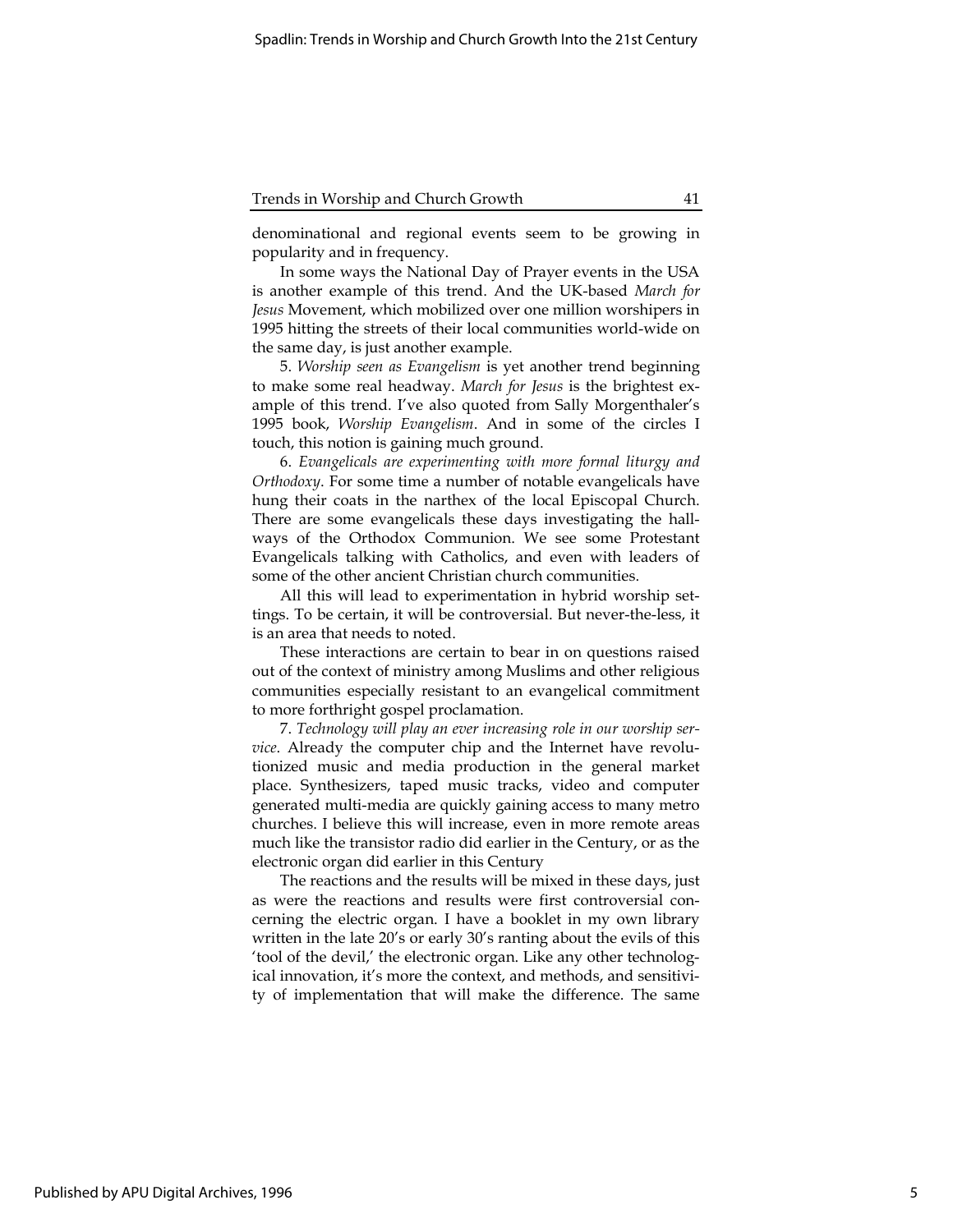issues seem to be presenting themselves as well in the arena of information technologies and the Internet.

One thing for certain is that these innovations are here to stay.

8. Let me briefly state a few issues related to trends in worship you may want to watch for. They are on the horizon already and are likely to have some impact on your ministry:

- a. Worship contextualization in missions; perhaps better stated, 'Christian worship and culture'
- b. Worship and spiritual warfare
- c. Worship and intimacy with God
- d. Worship and church growth
- e. The relationship between personal worship and corporate worship
- f. Worship and evangelism: How do they inter-relate? Of even more, the notion that worship is evangelism

9. Finally let me make just a few comments about the 'shifts' in worship I see coming down the road.

There will be...

- a. a shift from a "my church" focus to an "our network of churches"
- b. a shift from denominational church fellowships to "shared-value" church fellowships regardless of a particular denominational association
- c. a shift from concern for appropriate worship style—not focused on 'marketing' the gospel, to an emphasis on 'meaningfully communicating' the gospel and 'worship God in meaningful ways
- d. a shift from sub-groups being determined by age, to sub-groups being determined on the basis of shared values (this reality will effect who comes to which style of worship service, or who will continue attending your church depending on how you define the implications of a 'worship lifestyle')
- e. a shift from mainly male worship leaders to the emergence of women worship leaders, especially in conservative evangelical churches
- f. a shift from only offering one style of worship service to churches offering two and three styles of worship.
- g. a shift from clergy-dominated worship leadership to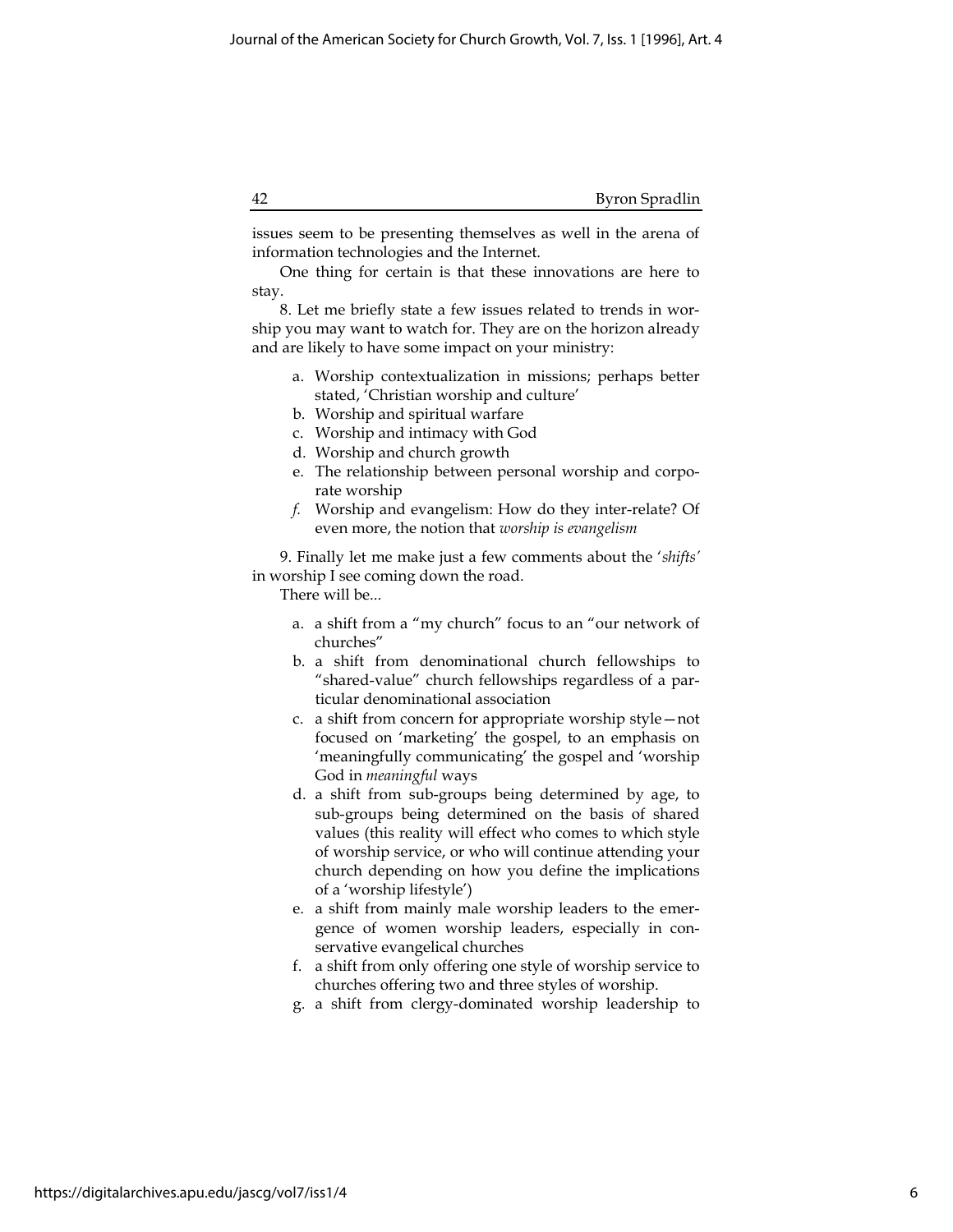the emergence of lay-driven worship services, with a functioning lay leadership

- h. a shift from the idea of "music ministries" to the idea of "worship ministries"
- i. a shift from worship ministries focused within the four walls of the Church, to the notion that "outreach" be a dimension of the 'worship ministries'
- j. a shift from the notion that 'worship is preliminary' to the conviction 'worship is 'primary'—not so much above the teaching of the Word, in and through and around the congregation's embracing the truths of god's Word
- k. a shift from a 'choir-centered' worship emphasis to a 'worship team-centered' emphasis
- l. a shift from a focus on the professional clergy to a focus on the participation and priorities of the congregation
- m. a shift from little technology to much technology in the worship services, especially in the metropolitan areas

#### New General Trends Needed for Progress:

I would like you to consider the following General Trends still needed for us to see further progress.

- 1. Worship, musical and arts expression are central in the expression of every *people's* identity. Therefore the Christian Church world wide must intentionally integrate worship and artistic expression as central in all Her responsibilities of worship, ministry and Christian community formation if She hopes in any way to be biblical, appropriate, relevant or effective.
- 2. Coordinating Leadership to occur on at least 6 levels of worship related personnel: volunteer musicians and artists, pastors and church leaders, missions leaders, academics and scholars, arts industry leaders, and professional Christian artists.
- 3. Local, regional and national Christian leadership will need to identify, coordinate and facilitate the various worship training and mobilization personnel and initiatives already in existence. If they do move in this direction they will better deploy those resources; and also be able, to supplement those resources with new initiatives as needed at various levels and in various places around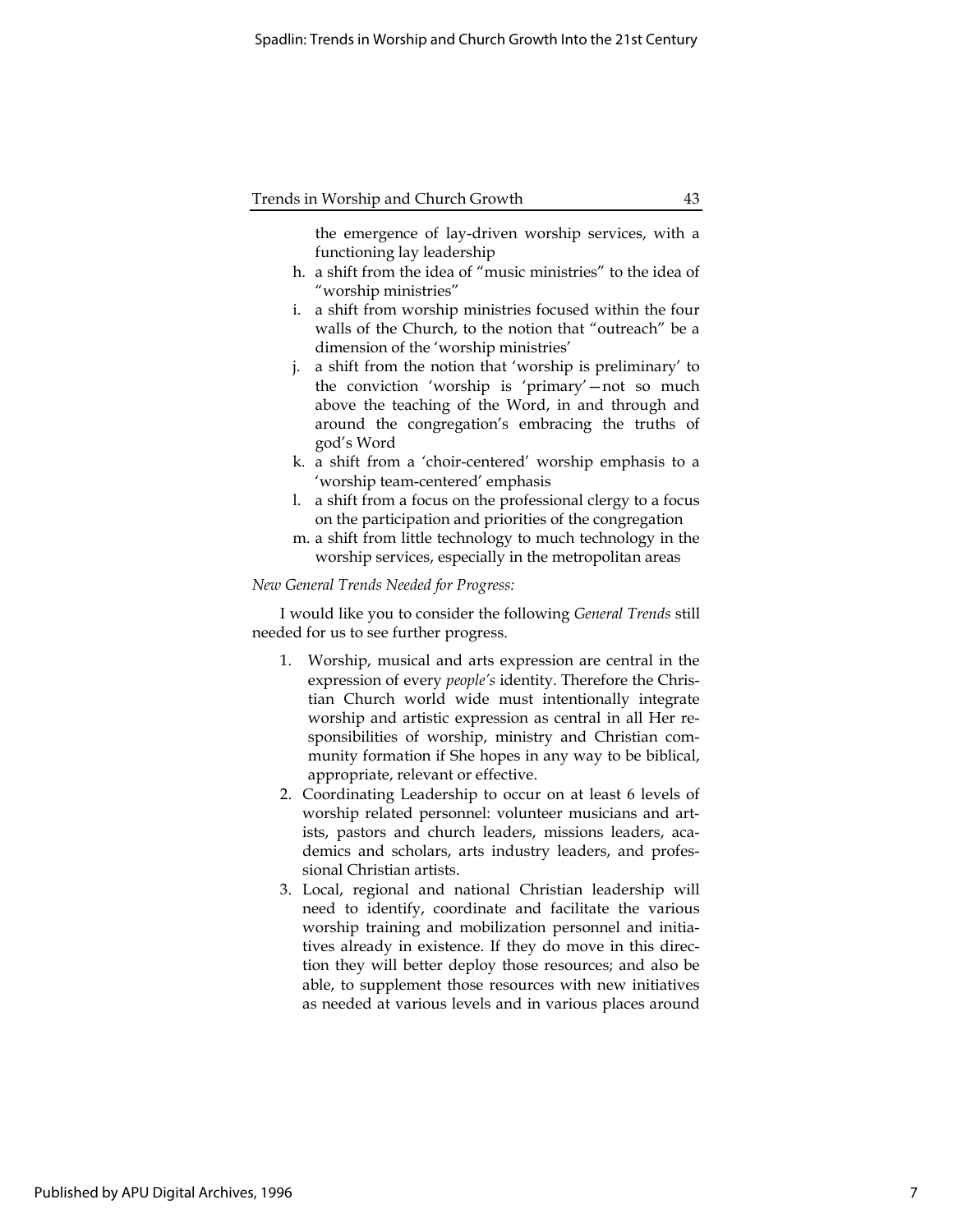the world. At the same time they will not waste effort recreating what already exists, and avoid competition that so often becomes a breeding ground for our flesh and our enemy, the devil.

4. More powerful synergism and broader ministry scope will be accomplished through a consortium of Christian ministry and industry organizations cooperating together to oversee ministry development, mentoring and training initiatives for musicians and artists aspiring to contribute to the Church's mandates of world evangelization, culturally appropriate Christian community formation and worship

## Projected Needs to See Worship more practically and powerfully implemented in our Churches

The need exists …

- to get the latest relevant worship, music, and arts training resources quickly and where needed to on-the-job international Christian leaders;
- to provide worship, music, and arts training through proven regional and national ministry practitioners, regardless of their current academic credentials
- to make accessible academic validation to current international music and arts ministry practitioners who otherwise would have no other access (due to life, location or job circumstances)
- to dramatically increase the use of worship, music, and arts ministry methods and strategies essential for effective worship, evangelism, church planting, and Christian community formation throughout the world
- to increase—at the grass roots—the number and quality of practicing Christian worship, music, and arts ministry leadership internationally
- to train and equip practicing Christian musicians and artists—especially in the two-thirds world as possible in the latest technical developments of electronic technologies
- to provide specific training emphases for those focused on and in Middle East and other resistant and restricted access ministries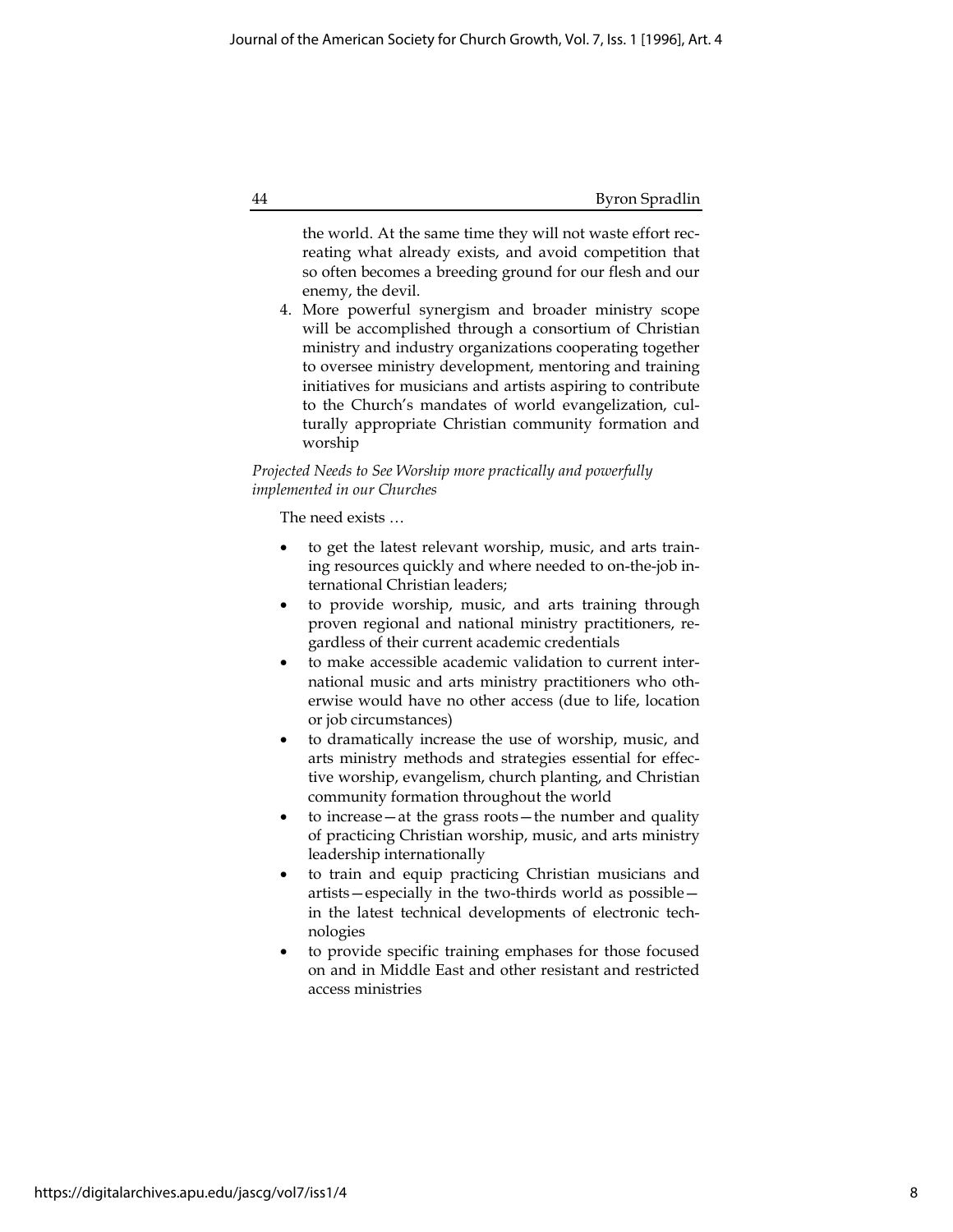- to locate, assist and supplement ministry leaders for region-specific training in music- and arts-related worship, evangelism, and church planting: to include training in at least four specific areas:
	- 1) philosophy of ministry (biblical and theological foundations, cross cultural and contextualized communications, ethnic arts in ministry)
	- 2) artistic skills development (music, visual arts, drama, movement, development of ritual [production], region-specific crafts)
	- 3) technology (sound, synthesizer and digital, video, computer and computer graphic design)
	- 4) spiritual formation (personal worship, prayer and intercession, spiritual warfare)
- to blend the emphases from five major areas, often found isolated from one another: ministry philosophy, Biblical studies, cross cultural concerns, artistic and technical skills, and spiritual formation
- to worship ministry developed which is driven by market-place and culture / region specific ministry needs in the targeted region(s) (whether the 'region' is the Middle East, Indonesia, etc.; or urban outreach in Chicago, Messianic congregations in Russia, or metro youth outreach in Sao Paulo, etc.)
- to see worship ministries moving music and arts endeavors away from 'creative ends in themselves' (a notion with no biblical basis) into 'creative expressions revealing God's truth, beauty and redemption.'

### Desired Worship Outcomes:

Ministry Mobilization ... and ... 'Local Culture Preservation' through worship, music, and arts ministry and training

- 1. increased culturally-specific worship, music and arts ministry initiatives—at the regional and local level—by Christian music and arts communicators.
- 2. globally interconnected networks of worship, music and arts training personnel cooperating together from all 6 major Christian music and arts arenas: church, missions, industry, artist (recording artist, recognized professional), ac-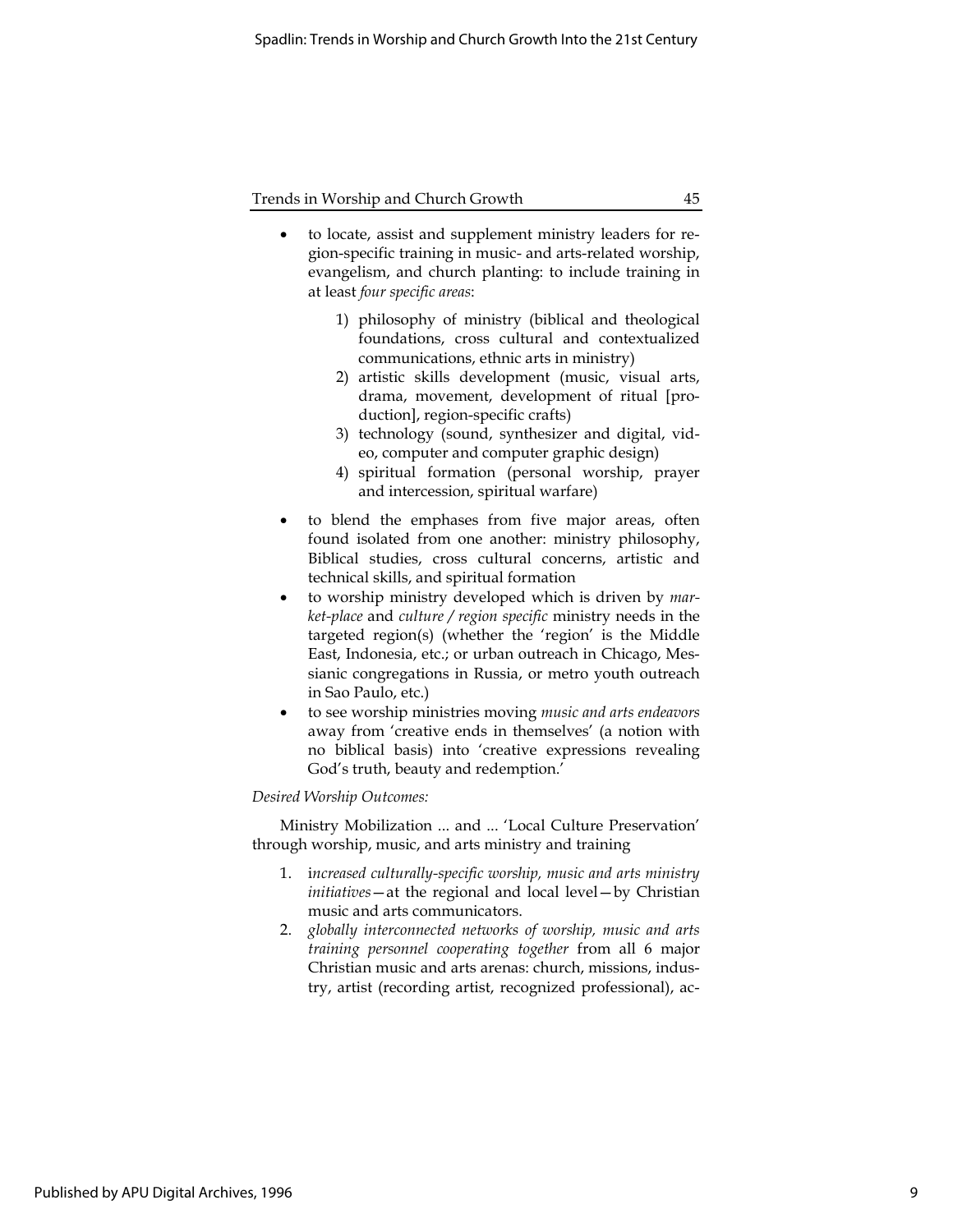ademic, and volunteer grass roots.

- 3. international worship, music and arts training cooperatives. easily customized to regional needs of many international settings—whether first-world or two-thirds world; whether urban, metro or rural; whether contemporary, liturgical, modern traditional, orthodox or ethnic; whether high tech, low tech or no tech.
- 4. research: more interdisciplinary research initiatives combining music, and arts research with a wide variety of worship, evangelism, church planting and Christian community formation initiatives and contexts.
- 5. new published and produced materials: books, training manuals and other materials; recording and media projects for regional ministry; worship, music and arts resource and library archive centers using and networked through current information technology.
- 6. innovation in contextualized worship, music and arts ministry initiatives in worship, evangelism, church planting and Christian community development—at every major level of society; grass roots, local and regional, national.
- 7. validation of Two-thirds world Leadership and the Preservation of their 'Local Cultures'—whether in a North American urban setting or an Asian Ghetto setting; whether contemporary 'world music' or ethnic 'traditional music; or, whether in a Liturgical, in a free-church traditional, or in a seeker-sensitive contemporary setting; where ever Biblically based, Spirit-empowered affirmation of appropriate music or arts communication is given, both the leadership and their own styles of expression will be validated, and the growth of the Church will become more locally vibrant and effective.

Suggested Methods to see the Fruitful Trends Continue:

In General these needs exist:

For Christian music and arts communicators:

- low cost or subsidized workshops, seminars, clinics, short term institutes, and consultations held at regional locations;
- ministry mobilization and training at four (4) levels of leadership: local musicians and artists, pastors, mission-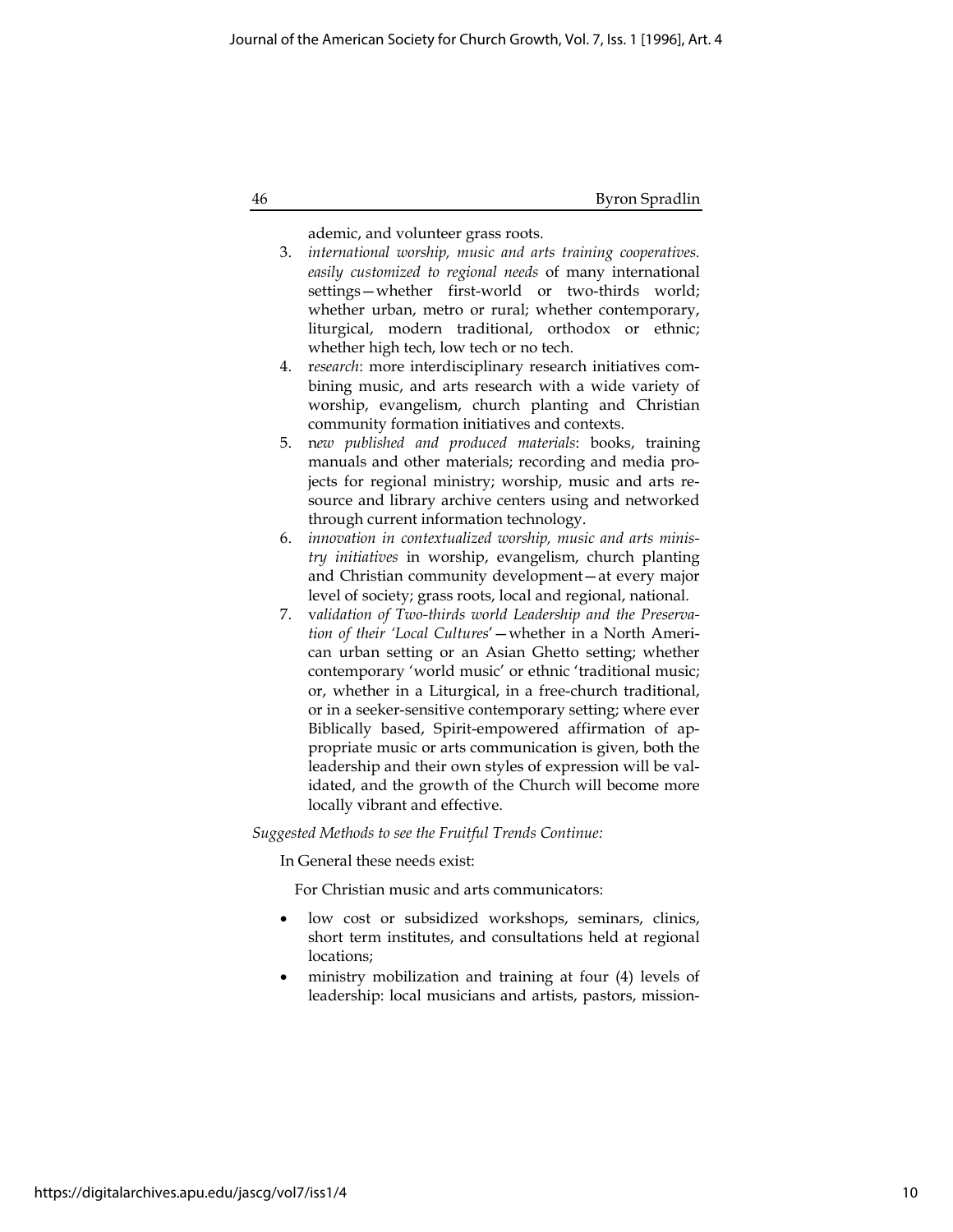aries, and scholars—in conjunction with local and regional churches and national Christian organizations.

- presenters—practitioners, proven in market place faith and function—chosen for current regional demonstration of expertise
- regional plans designed cooperatively by Institute Director interacting with local and regional leadership: pin pointing current and specific spiritual, philosophy, skill and strategy needs; with presenters selected internationally based on demonstrated abilities to meet specific 'local culture/ local ministry' training and ministry needs.

For Church leaders, Pastors and Missionaries:

 specific short term training contexts in music and the arts related to contextualized communications, worship, evangelism, church planting, church growth and Christian community formation

For Scholars:

 convening higher level theological consultations that stimulate specific focus on the biblical and theological foundations for contextualized worship and evangelistic communications. These consultations will supply solid footing for the new ministry innovations that will come out of regional training efforts. Those innovations central to the Church staying meaningful in the multiplied contexts She is called to serve—will be more quickly and confidently embraced by a larger scope and number of leaders and laity.

## The Need for The Arts in Ministry<sup>3</sup>

The following needs—which face the modern Protestant world serve to emphasize the critical and central need to include the worship arts in all the Church's Biblically mandated efforts; whether providing relevant worship, Gospel outreach, discipleship, Christian education, theological training, or market place impact ministry. The Church in any culture will not reclaim that culture for Christ, no matter how Biblically sound its ministry, or make significant inroads into that culture without seriously embracing the relevant artistic cultural expressions with the Gospel and for the Gospel.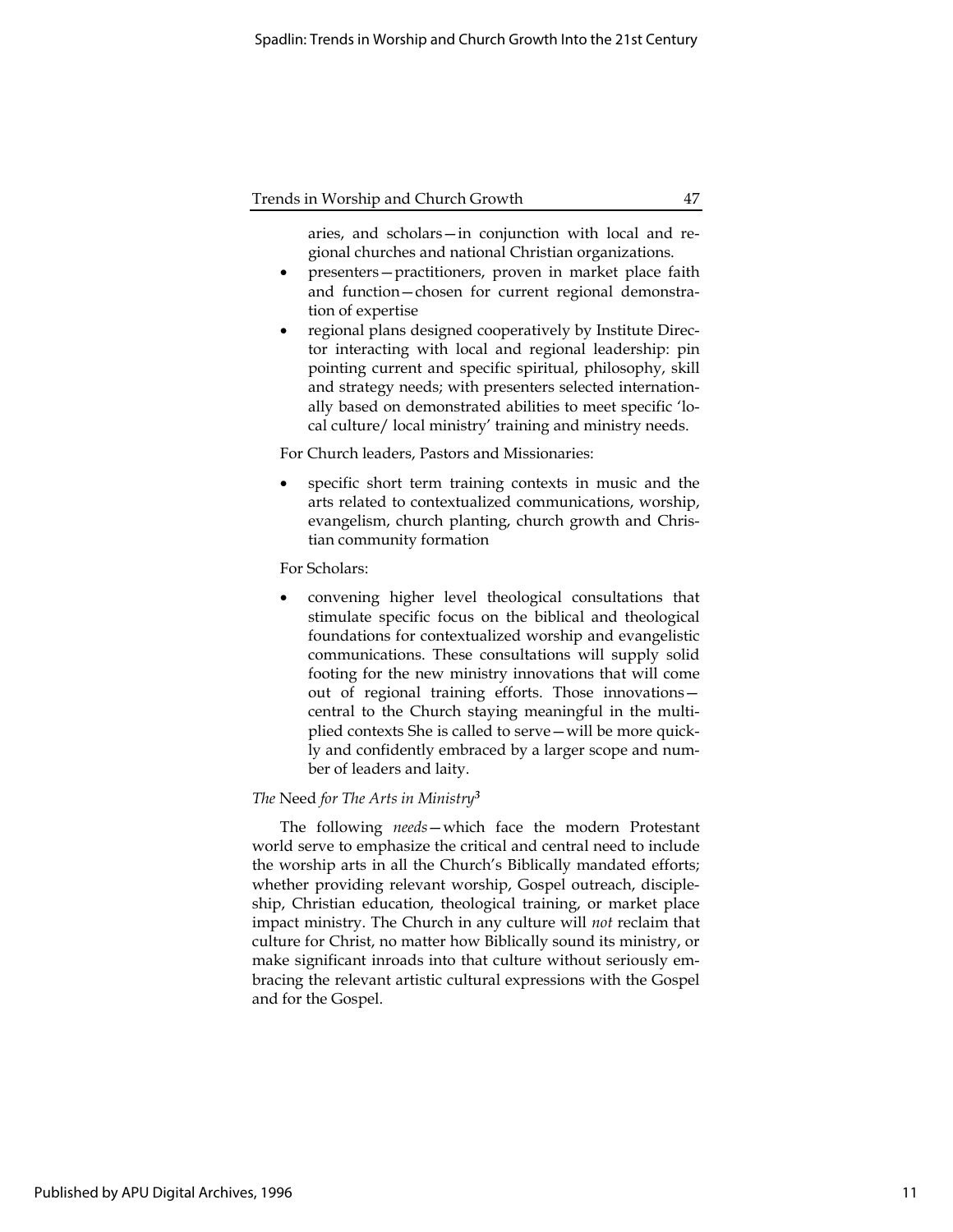Some needs stated:

- 1. The need for artistic communication ministry strategies—where they are already in operation in missions around the world—to be located and publicized to the church and mission communities throughout the world.
- 2. The need for church and mission ministries to generate more controlled experiments integrating artistic communication into missionary strategy so that people within the influence of those ministries can worship God and proclaim the Gospel of Christ in their own language and cultural style.
- 3. The need for recognizing, developing and implementing artistic communication as an independent and technical field within the general ministries of the church and missions worldwide.
- 4. The need for artistic communication as a "technical field" in ministry to be modeled and demonstrated.
- 5. The need for providing specialized consulting to church and missions leaders—providing specialized input on music and arts communication to those ministries having no in-house resource in artistic communication. Additionally, there is the need for providing these organizations in-house training for their own staff in the areas of theology of worship, creative worship production, and artistic communication.
- 6. The need for actually integrating artistic communication strategies and methods into the work of the local church, church planting and cross cultural missions ministry efforts.
- 7. The need for specialized training and preparation for those Christian communicators out of a music and/or arts background for ministry in church and world mission work.
- 8. The need for assisting the placement of Christian communicators out of a music/arts background in church and mission ministries around the world.
- 9. The need for developing specialized literature (books, articles, research papers, journals, specialized resource and training materials) related to the technical field of artistic communication in ministry. This literature should include popular and scholarly books on the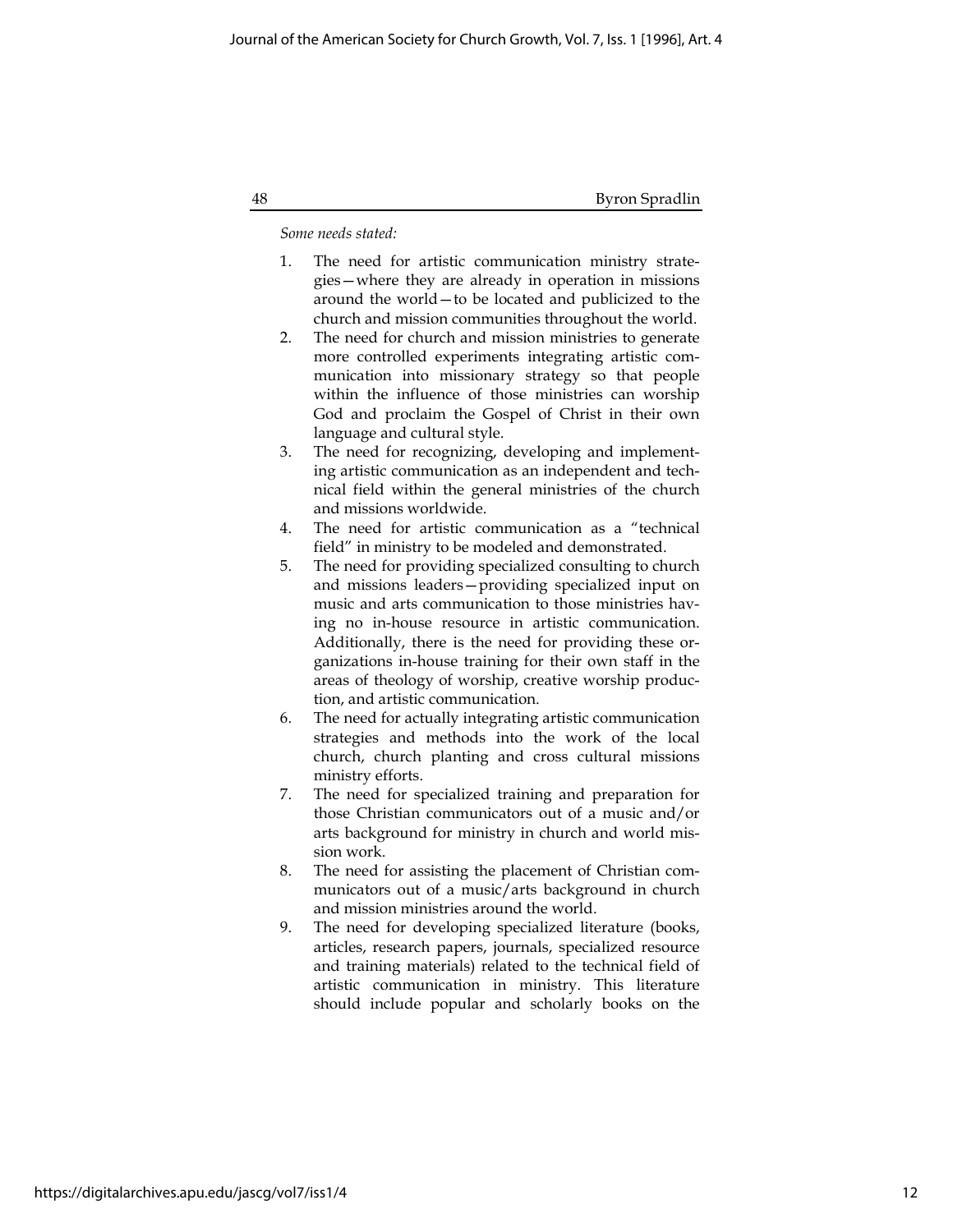field, regular bulletins and newsletters updating developments, trends and happenings within the field, and denominational and organizational adaptations of the broader general principles, methods and programs of artistic communication in ministry.

- 10. The need for developing a professional society allowing those who choose to identify with this movement to find and possess a formal and recognized identity with the technical field of artistic expression in ministry.
- 11. The need for developing a "technical language jargon" as the technical field of artistic communication takes shape.
- 12. The need for developing specialized organizations and retail outlets (including academic courses, sending agencies, training agencies and research agencies) which will develop the specialized workshops, literature, films, research and consulting needed to fan the artistic communication movement already in progress.
- 13. The need for at least one (if not more) base academic institution dedicated to the development of philosophical research and training necessary in seeing the evolution of a more technical field.
- 14. As the aforementioned needs are being met, the need for critics of the movement to come forward. These critics, especially those who accurately understand the key points, will press the movement to discipline itself towards the assets of artistic communication being integrated more rightly and beneficially into general church and mission ministry around the world.
- 15. The need for non- and semi-literate peoples around the world to worship God and learn His Scriptures in their own language and cultural styles.

#### A Final Call—To Christian Artists And Church Leaders Alike

So what do we do? I believe its time, the kairos time, to call to Christian artists and church leaders alike for a new breed of Kingdom-focused missionaries.

A Call for a New Breed of Missionaries—Musicians and Artists

In fact, on behalf of all the remaining unreached people groups I am making a direct appeal to all Christian leaders to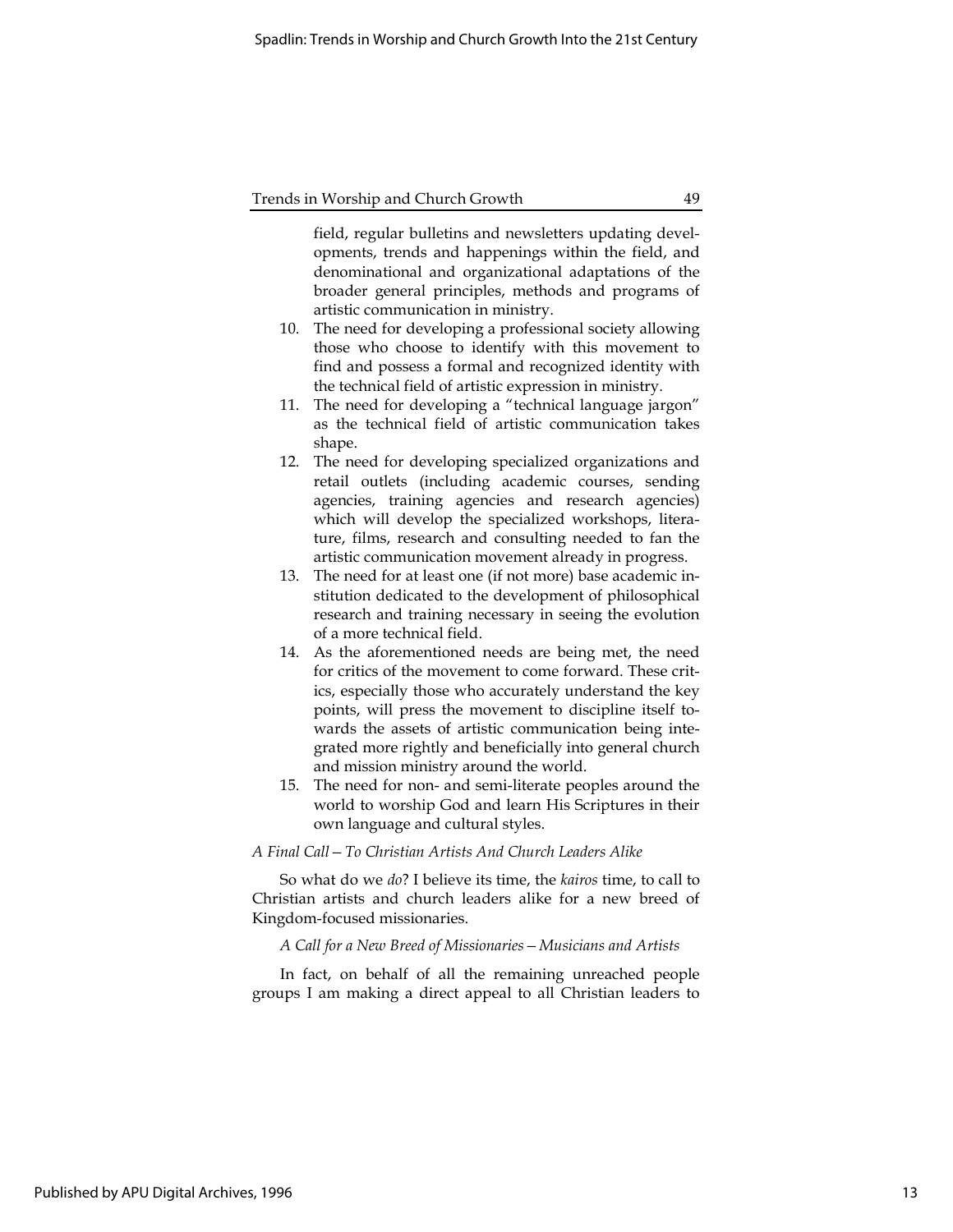raise up a call for a new breed of missionaries—missionaries raised up out of a background in music and the arts!

## For Those Who Respond: Be Aware !

Few funds are available. The way is unclear. Few have gone before you. Many Christians and present missionaries don't understand why your background is essential. Most mission agencies don't exactly know how to deal with you, and your credibility is not seen to be high.

Therefore you will have to demonstrate excellence . . .

- in Christian character
- in your knowledge of Scripture
- in your knowledge of general Christian mission and Church history, communications, and ministry strategy
- in your love for the present missionary force
- in your zeal for the lost.

There are few places to find adequate training. Therefore you will have to carve out your own way.

Because of the Western Christian's infatuation with the lecture and the literary—you will often feel alone and simpleminded as you experiment with non-formal, artistic, and oral ways of communicating the Gospel

You may even be accused of promotion syncretism—mixing error with truth—as you attempt to utilize culturally relevant (indigenous) modes of communication which relate to familiar ritual and familiar modes of celebration and worship. You will even make mistakes in this area and have to backtrack.

It will be difficult for you to raise financial support because your approach to missionary communicate will "look so different from normal missionary communication."

Through hardship and trial you will need to learn to pray more deeply and unabandonedly before the Lord.

Yet as an 1875 "appeal for prayer" issued by Hudson Taylor reads:

Our present pressing need is of more missionaries to lead the way. Will each of you Christian readers at once raise (your) heart to God and spend one minute in earnest prayer that God will raise up, this year. . .suitable (people) to devote themselves to this work?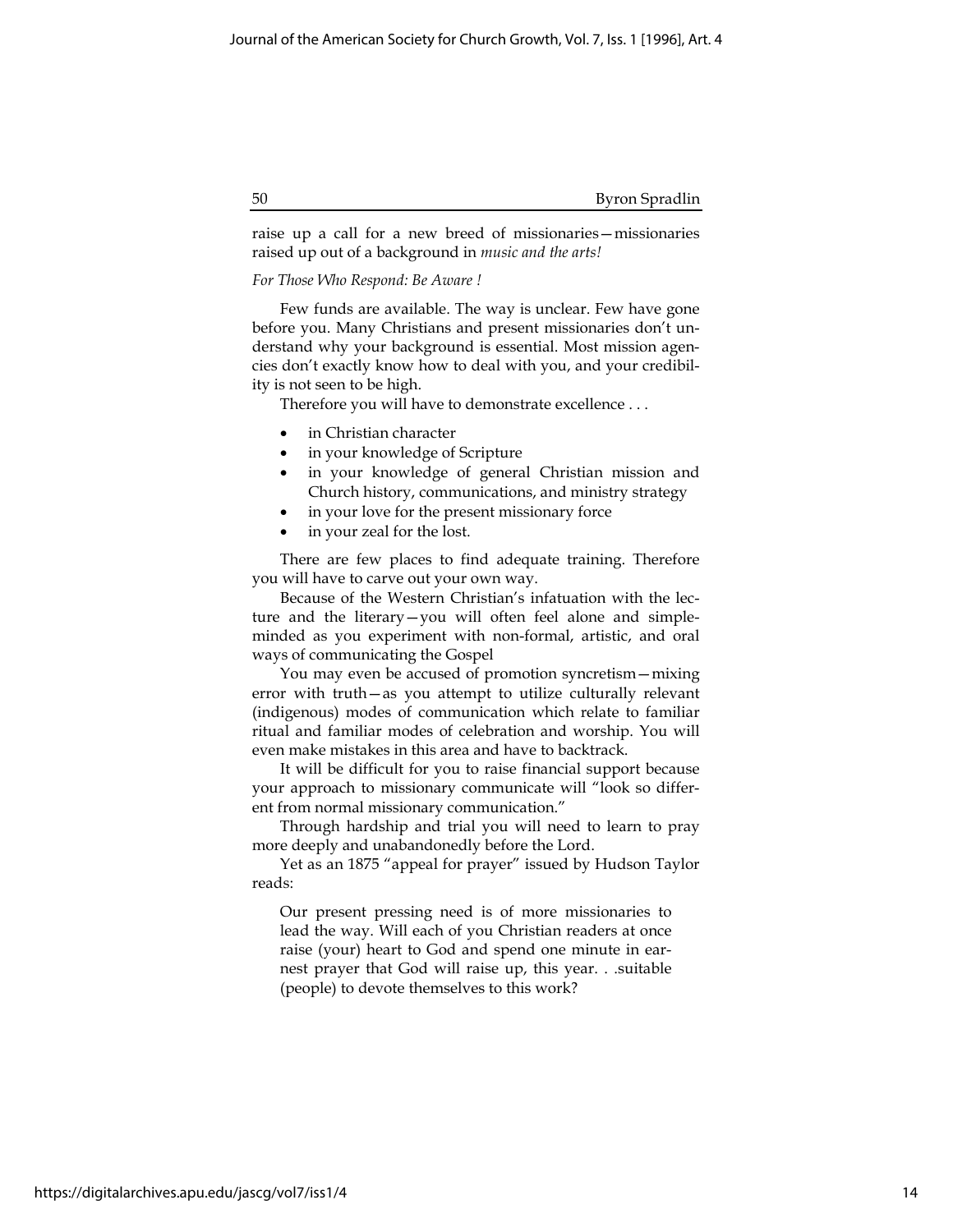This call is being sounded more and more these days. And, if professional Christian leaders themselves do not respond—and join in the *calling process* - they will be left behind as God uses normal market place believers (many holding much more prestige and influence in the sight of general unbelievers) to encourage and empower this new breed of artistic Kingdom missionaries.

Suffice it to say here, I do believe this call for Christian musicians and artists to step forward for worship service is being more clearly broadcast today than ever before. We are seeing many respond, but there remains much to do.

Still, more response is needed. If Christian artists and Christian leaders alike respond, we will see great acceleration in the spread of the Good News of God's Kingdom. In fact if the call is in any degree heeded, I'm convinced we'll see in new ways . . . and . . . from every nation, tongue and tribe . . .

- many more people worshiping God and proclaiming Christ in more culturally relevant ways,
- more meaningful worship brought to the nations,
- many more worshipers entering into His Kingdom and its blessings,
- . . . and then the end will come! Amen. Come, Lord Jesus.

May the grace of the Lord Jesus be with God's people.

## About Artists in Christian Testimony

Artists in Christian Testimony (A.C.T.) is a mission agency comprised of musicians and artists, and church planters committed to indigenous worship and Christian community formation, who are ...

- helping people worship and proclaim Christ through music and the arts
- helping equip the Church to bring relevant worship to the Nations
- helping train musicians and artists for ministry and missions
- helping empower and mobilize musicians and artists for world evangelization
- helping impact our cultures for Christ through music and the arts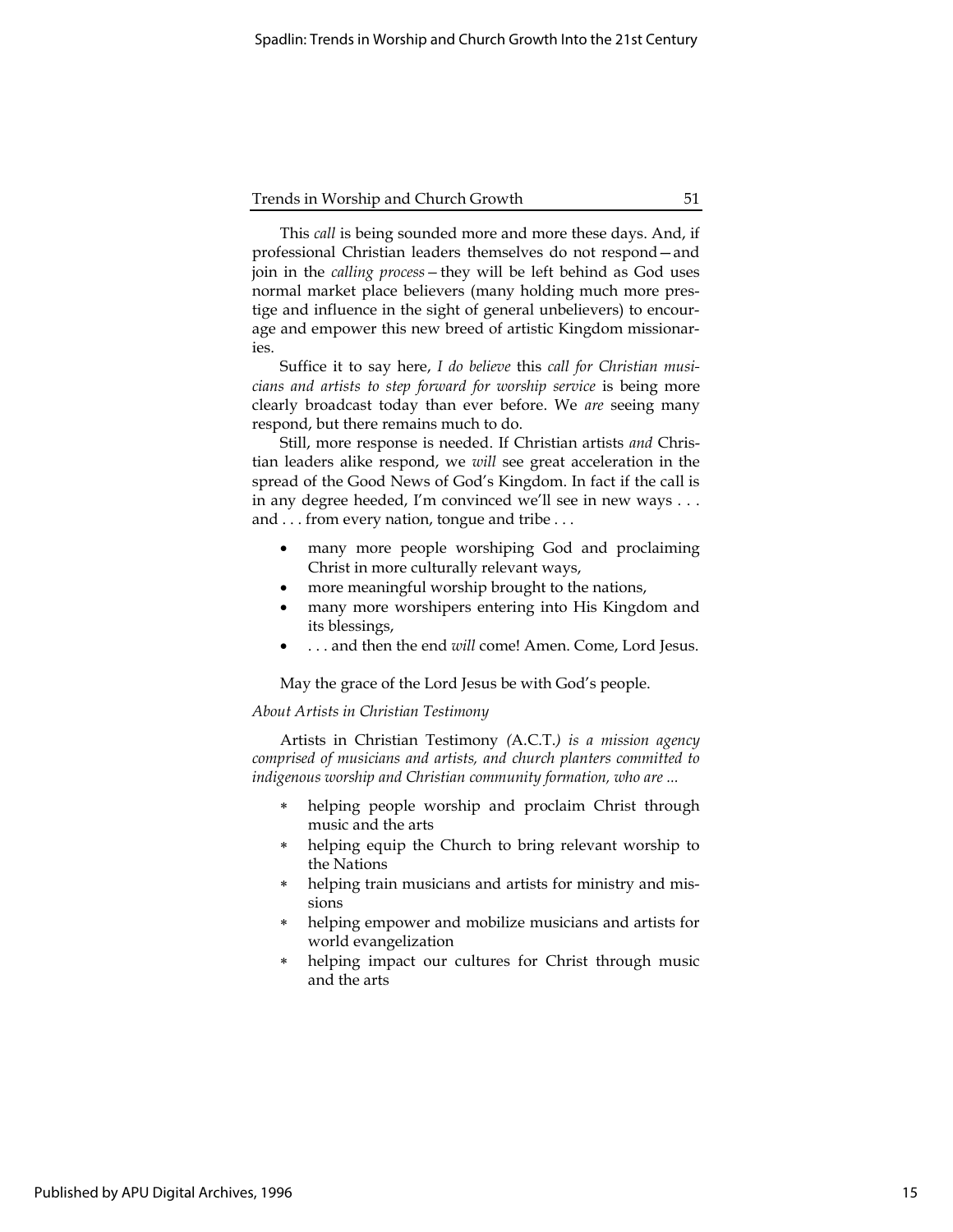Artists In Christian Testimony now (Fall, 1996) has 17 full- and part-time missionaries in six states (California, Oregon, Minnesota, Illinois, Maine and Tennessee) and three foreign countries (Costa Rica, Mexico, and the Philippines) dedicated to helping people worship and proclaim Christ through music and the arts …all working toward the end goal that people worship and serve God, and proclaim Christ, in ways relevant to their own cultures and communities. That means we must celebrate, communicate, and care through the heart strings (familiar metaphors, symbols and rituals) of a community: which requires the involvement of what we term "music and the arts."

Towards those objectives, since opening our new office in Nashville, TN in the Fall of 1995, we are underway to develop in Nashville an International Christian Arts Center: an international training and sending center for Christian musicians and artists, with extension centers through the US and eventually other parts of the world.

Though this effort is new, we are already underway on making plans for Phase I: a Nashville based professional Christian Ballet Company and School, with classes for children through adults, discipleship training throughout, and mission-oriented ministry teams periodically sent out as the school and company grow. Already we have involvement from key church and music industry leaders here in town.

If you are active in music- or arts-oriented ministry, yet feel alone, and need an organizational context within which to operate your ministry—including perhaps needing 'non-profit status' for you ministry, feel free to contact us.

### Writer

Spradlin, Byron: Address: Artists in Christian Testimony, P.O. Box 395, Franklin, TN 37065-0395. Title: Founder and Director. Byron holds a B.A. degree in International Relations from the University of California at Davis, a M.A. in Church Music and a M.Div. in Missions from Western Conservative Baptist Seminary. Rev. Spradlin is a gifted Bible teacher, communicator, musician, worship leader, church plater, and pastor. He has an extensive background in music ministry and has lectured on "The Role of Worship and Church Growth" at eight colleges, universities, and seminaries, as well as numerous mission agencies and churches. He was a featured speaker on "Music and the Arts in Missions"